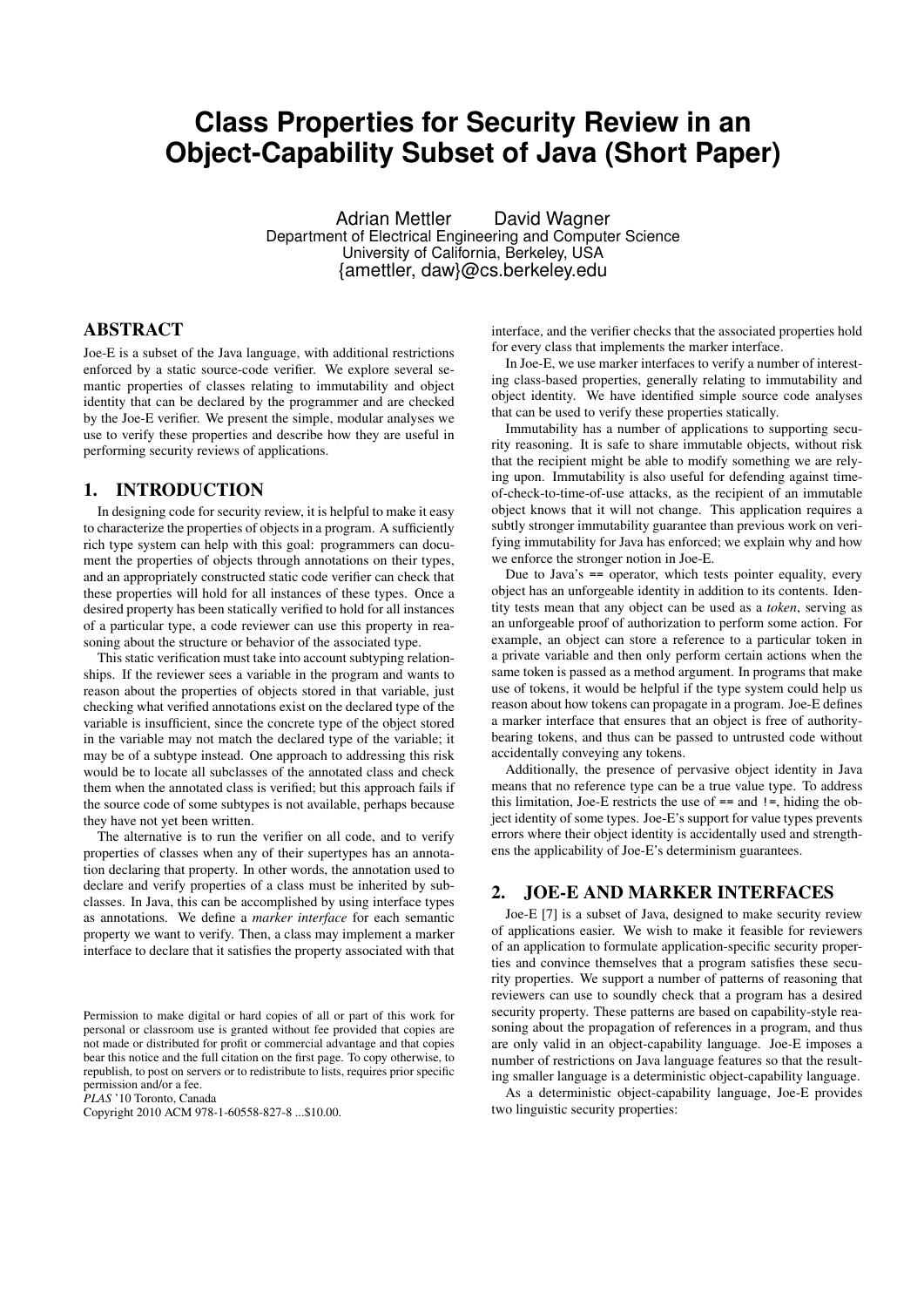• Object-capability paradigm. In Joe-E, all *authority* is embodied by object references, which serve as capabilities. Authority refers to any effects that running code can have other than to perform side-effect-free computations or to throw a virtual machine error due to resource exhaustion. Authority includes not only effects on external resources such as files or network sockets, but also on mutable data structures that are shared with other parts of the program.

As an object-capability language, Joe-E ensures that authority is granted only via object references. It ensures that the global scope, the state reachable from static fields in Java, does not contain any authority and that static methods and constructors do not grant authority to their callers.

• Determinism. Joe-E ensures that code's behavior depends deterministically on only its inputs, unless it is explicitly given access to nondeterministic language features or external resources.

The additional linguistic restrictions imposed upon Joe-E code fall into two categories:

- Restrictions placed on only those classes that implement certain *marker interfaces*. These interfaces act as inheritable annotations indicating that a particular class should be verified to have a specific property.
- Restrictions that apply to all Joe-E code. This includes limitations on the use of various language features, such as native methods and the finally keyword, and limitations on which standard Java libraries can be used by Joe-E code.

This separation ensures that the restrictions can be enforced in a modular analysis. Much like the Java compiler, to analyze a particular file, the Joe-E verifier needs the source code of only that one file; it examines interface-level details of other classes but not their code. This means that Joe-E verification scales well (roughly linearly) to large code bases.

## 2.1 Marker Interfaces

As mentioned earlier, Joe-E uses marker interfaces to document the security properties of code. Because interfaces are part of the Java type system, one can declare fields, methods, and return values to have the marker interface's type. This allows one to declare that a field or argument can hold arbitrary objects that implement the marker interface, or that a method only returns objects that implement the interface.

Marker interfaces to indicate class-based properties need to satisfy two properties for our analysis to be sound, in the face of the fact that a Java object belongs to its runtime type as well as any supertypes, which may implement fewer marker interfaces.

- Implementing a marker interface must only add, and may not remove, restrictions on the *structure and behavior* of a class. This ensures that all classes that implement a marker interface can be relied upon to have the associated guarantees, even if a subclass implements additional marker interfaces.
- Implementing a marker interface must only add, and may not remove, ways that such a class may be validly *used*. This ensures that one cannot circumvent restrictions on how an object can be used by upcasting it to a supertype.

For Joe-E, the *base type system* is defined by the Java language; it defines certain subtyping relationships. Because standard library classes are not defined to implement our interfaces, and we did not

want to replace the standard library, Joe-E provides a way to declare a Java library class to *honorarily implement* a marker interface. These additional implementation relationships, added to the base subtype relations in the Java type system, define an augmented *overlay* subtype relation used by the Joe-E verifier.

All type checking performed as part of the standard Java compilation process and JVM runtime enforcement uses the base subtyping relation, as required to preserve Java semantics. However, Joe-E's additional restrictions are defined in terms of the overlay subtype relation. The verifier thus includes the additional, honorary implementation relationships when checking Joe-E language restrictions, including properties of code that implements marker interfaces. Classes that honorarily implement the marker interfaces are generally not Joe-E code, and so are not subject to the same checks. Instead, we manually review these classes and ensure that their exposed functionality is consistent with the marker interfaces we have them honorarily implement. We refer to this process as "deeming" the classes to satisfy the interface's restrictions.

The overlay subtype relation is made visible to user code at runtime by means of library methods that query its runtime representation. We provide analogues to the instanceof keyword and the Class.isAssignableFrom() method that reflect the same subtyping relation used by the verifier.

## 3. IMMUTABILITY

Joe-E provides support for verification of class immutability: all instances an immutable class are guaranteed to be immutable. By immutable, we mean that no state reachable from an immutable object can be observed to change. Any two reads of a field transitively reachable from such an object will return the same value. Our immutability requirement is stricter than those previously studied in that we do not exempt a partially-constructed object that escapes its constructor from the need to satisfy observational immutability. A client of such an object may be unaware that it is only partially constructed, and thus will observe a change of its fields if they are later initialized to a non-null, non-zero value.

Immutability is helpful for reasoning about the correctness and robustness of code, for a number of well-known reasons. One particular reason motivates our strong immutability requirement: if an object is immutable, code that makes use of it does not need to defend against modifications to that object by other code in the system. For instance, this eliminates the possibility of time-of-checkto-time-of-use attacks on those values. Also, immutability facilitates verification of functional purity (determinism and side-effect freeness) of methods [5].

In contrast with other type systems for immutability such as Immutability Generic Java [14], in which references to read-only or immutable objects are subjected to additional type checks, in Joe-E we only support class immutability, i.e., classes with no mutable state. This is less expressive, but we have found it to be sufficient for new code. Class types that implement the Immutable marker interface are verified to be immutable, and those that do not are not.

Joe-E's static verifier checks that each class that implements the Immutable interface is indeed immutable by verifying that the class C meets all of the following requirements:

- 1. Every instance field of C must be both declared final and of a primitive or immutable type. No such field may be declared transient. ("Every instance field of C" includes fields of all superclasses, whether accessible to  $C$  or not; this includes, for instance, all private fields of all superclasses.)
- 2. If C or any of its superclasses is a non-static inner class, every enclosing class must be immutable.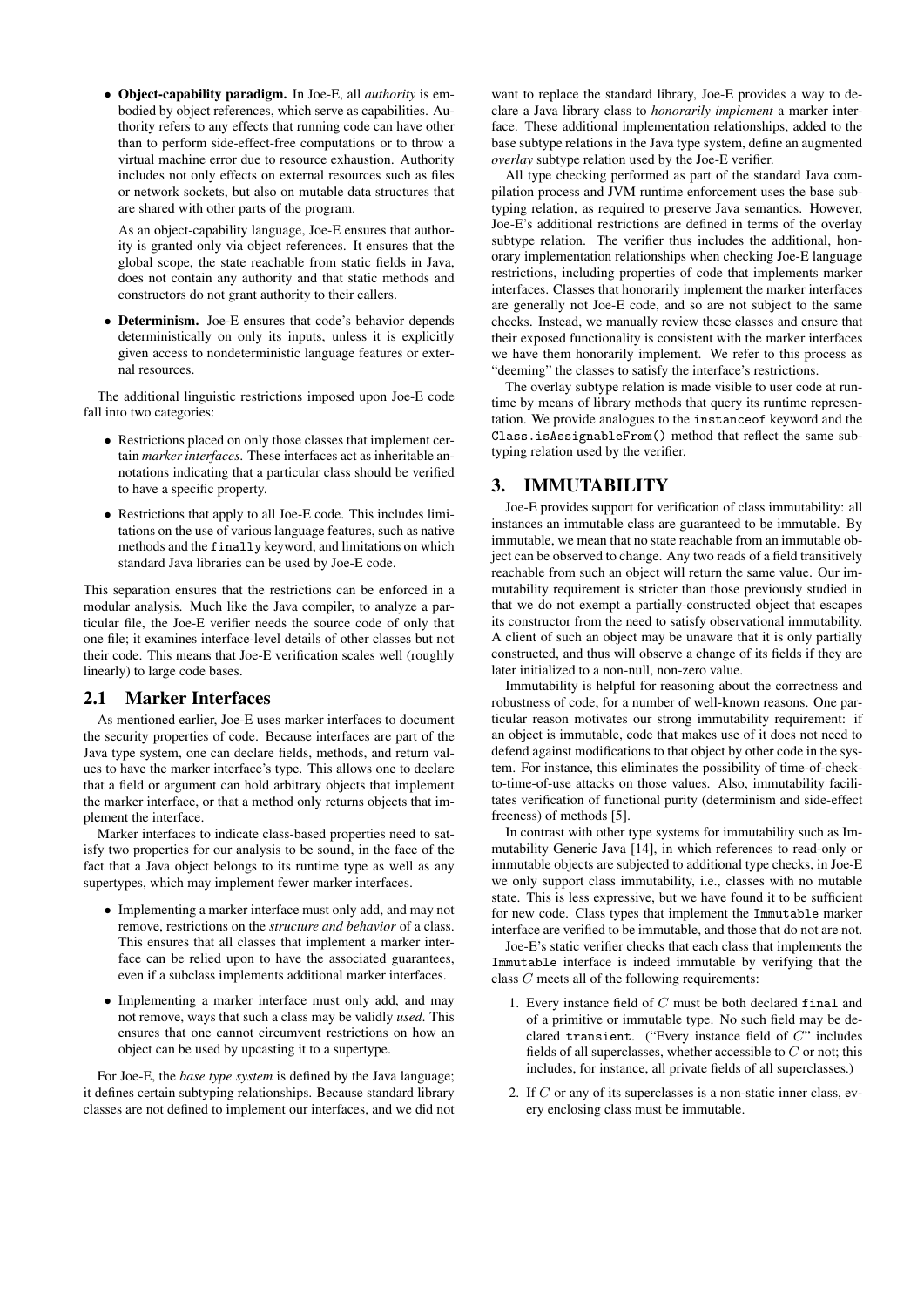3. If C is a local class (an inner class defined within a method), all local variables defined outside  $C$  that are observable by C must be immutable.

Any violation of these requirements is a verification-time error.

The third requirement is necessary because local classes in Java can make use of final local variables in the scope in which they are defined. The Java compiler analyzes the code of each local class  $L$  to see which local variables are used by  $L$ . When looking for uses of local variables, it also scans any related inner classes that  $L$  constructs, or that transitively are constructible via a chain of such class constructions. Any local variable used by  $L$ , or by any related class it could construct, is implicitly included as a field of L.

Our verifier duplicates the calculation made by the compiler to determine which local variables will implicitly be included in each inner class, and uses them when verifying that such a class is immutable.

Note that immutability of a class  $C$  does not place any restrictions on any local variables of its methods, or imply that classes defined within  $C$  must themselves be immutable. It also says nothing about the mutability of the arguments passed to  $C$ 's methods. The checks performed on  $C$  serve only to ensure the immutability of all objects reachable from all of C's fields, including implicit fields inserted by the compiler.

#### 3.1 Ensuring Final Means Final

In Java, the final keyword does not guarantee that a field's value will never change. If a reference to an object escapes before it has been fully initialized, code might observe one of its fields once at its default value, before the field is initialized, and later observe the field at a different value, after initialization. This would allow an otherwise-immutable object to appear to change its value.

To address this problem and ensure that Immutable objects are truly immutable, Joe-E prevents Joe-E code from reading a field before it has been initialized. We ensure this by preventing the this pointer from escaping from any constructor<sup>1</sup>, enforced as follows:

- 1. Instance initialization must not call any instance methods on the object being constructed (including supermethod invocations like super.m()).
- 2. Initialization of a class  $C$  must not call the constructor of any non-static inner class of C, i.e., any anonymous class or nonstatic member class that is defined within  $C$  or any of  $C$ 's superclasses. (Non-static inner class instances have a reference to their containing object and thus its fields; this restriction ensures that no code from such an inner class executes during construction.)
- 3. Initialization must not reference the this pointer corresponding to the object being constructed, except as a way to name fields (e.g., a use or definition of the field f using the expression this.f is permitted). This restriction ensures that this cannot become aliased. For inner classes, references to enclosing objects' this pointers are unrestricted.

For legacy Java code, these restrictions would be too restrictive: a non-trivial amount of existing code might violate these rules. However, for new code written in Joe-E, we have found these restrictions to be tolerable.

```
public final class LockedBox<T> {
    private final Token key;
    private final T content;
    public LockedBox(Token key, T content) {
        this.key = key;
        this.content = content;
    }
    public T getContent(Token key) {
        if (key == this.key) {
            return content;
        } else {
            throw new IllegalArgumentException();
        }
    }
}
```
#### Figure 1: A locked box class. Once the content is stored in the box, it can only be retrieved again given the key object.

Java has a similar weakness with static final fields: if there is a circular dependency in classes' static initializer logic, it is possible for code executing during static initialization of these classes to see uninitialized values for their fields. Joe-E does not currently address this problem, which does not technically violate our object immutability guarantees, as it only affects static fields. However, if an immutable object reads a value from a static field when an instance method is invoked, it may return different results on different invocations, which appears the same as a change in state, so we would still like to close this loophole.

## 4. IDENTITY-BASED AUTHORITY

One basic pattern of object-capability based reasoning is to consider the evolution of the object graph as a program executes. This graph has a node for each active stack frame and in-memory object and directed edges connecting each reference-typed local variable and field to the object it points to. Given any snapshot of this graph, the set of objects reachable from each node bounds the authority available to the corresponding object. It is also possible to bound the possible future propagation of references between objects in the graph.

The coarsest bound on this propagation is bidirectional reachability on the object graph. A reference can potentially propagate from any node that has a reference to it to any adjacent node. This simple bound is too imprecise; all live objects will fall into the same component and thus we would be able to conclude nothing.

We can reason more precisely if we verify and rely on certain behaviors of shared objects in the reference graph. Consider the locked box class presented in Figure 1. (This is an adaptation of a construction [9, §6] that dates back to 1973.) The box's constructor accepts an object to store in the box and a key object. The key must be presented to extract the object from the box. The class Token is an empty class used here solely for pointer comparison.

If a locked box is passed to another entity, the recipient cannot retrieve the box's contents unless it also obtains access to the key used when the box was constructed. The content object can only be extracted from the box if some object has a reference to both the box and the key at the same time. The key acts as an authentication token to permit a holder of the box to retrieve its contents. In Java, every object is more than its contents; it also has an *identity* in that it can be distinguished from other objects of identical type and contents by the use of the  $==$  or  $!=$  operators. LockedBox uses this identity as an unforgeable credential, as Joe-E's memory-safety

<sup>&</sup>lt;sup>1</sup>At present we do this for all classes, not just those that are immutable, as they may have an immutable subclass. This is the simplest approach, but is stricter than necessary, as some classes may inherently preclude an immutable subclass, e.g., by being final or declaring non-immutable fields.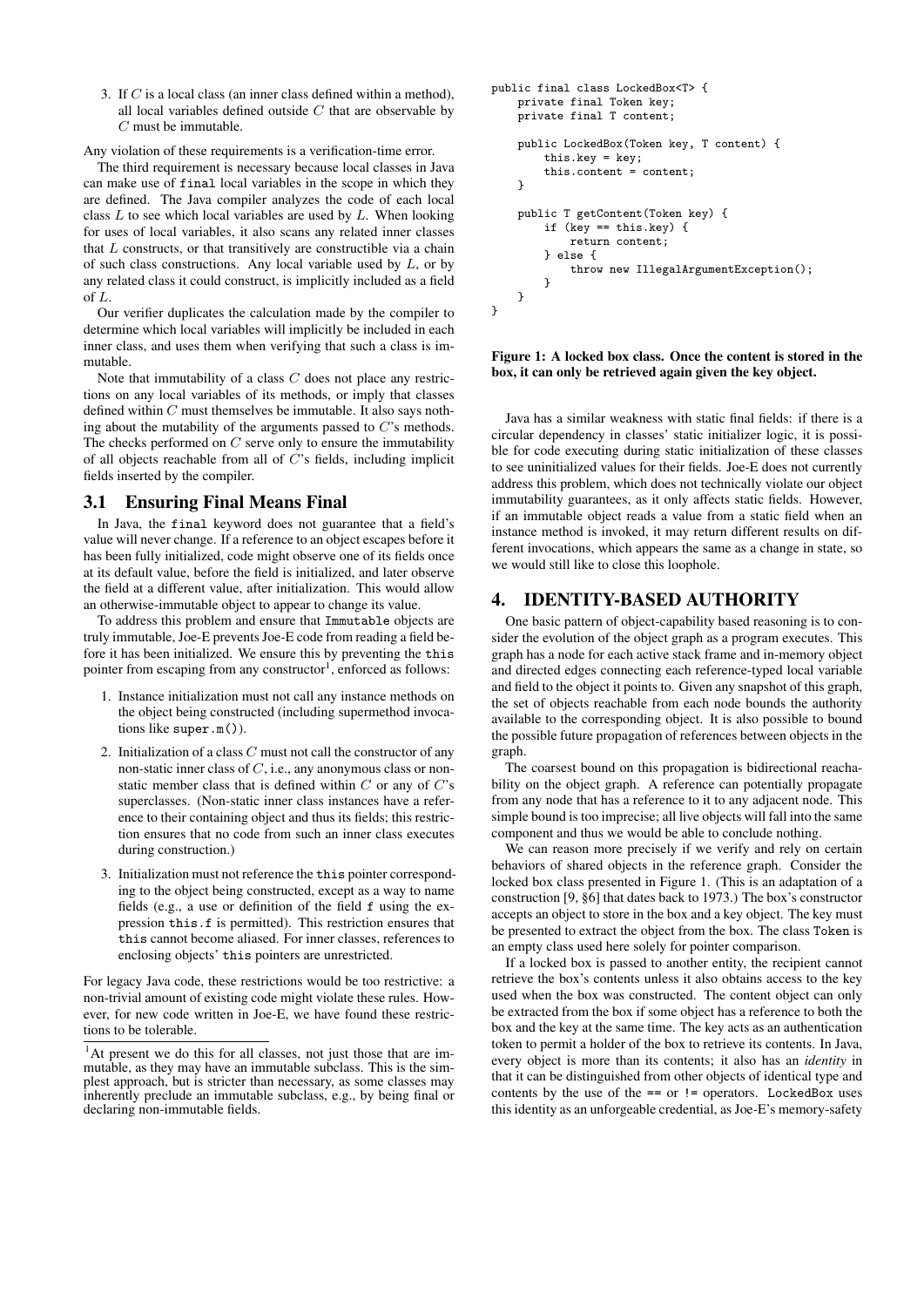ensures that there is no way to create an alias of an existing object from scratch.

Despite having no state and no methods, a token object used as a key conveys authority to objects that have a reference to it. Without the token, an object with a reference to a locked box cannot open it; with the token, it can. This pattern of programmatically presenting a credential to an object to enable additional functionality is known as *rights amplification*.

There are a number of alternate patterns that can be used for rights amplification. Instead of using an object reference as a token, the box could store a password in a private field, and only divulge its contents when a lexically-matching password is given as an argument. It could issue instances of a privately-constructable inner class for use as credentials, using their unforgeable type to authenticate instead of identity comparison. Using tokens, however, has the advantage of being based on a simple, fundamental property of object-capability languages (and of memory-safe languages like Java), unforgeability of object references.

## 4.1 Power and Tokens

Joe-E specifically supports reasoning about rights amplification using unforgeable token objects. In Joe-E, other ways of implementing rights amplification may still be effective, but are not provided the same language support. We provide a Token class in the Joe-E standard library for this purpose, and recommend that Joe-E applications use this Token class in places where their security relies upon unforgeable object identity. In this way, the Token class explicitly documents which objects are used for rights amplification on the basis of their identity. If this idiom is followed, the only objects that will convey authority solely by their object identity are instances of Token and its subtypes (collectively called tokens).

As another example, consider the currency system depicted in Figure 2. Each Currency object corresponds to a different currency, and is used to ensure that money is not accidentally transmuted from one currency to another. Additionally, it gives its holder the ability to mint virtual coins in that currency, even though the class itself has no fields or methods. A Purse object is used by a client, such as an object representing a player of an online game, to hold a number of units of a particular currency. If a client wants to transfer some money to another object, he first constructs a new, empty purse of the same currency using the unary constructor, then transfers some money into this new purse from his primary purse using the takeFrom method. The new purse can then be passed to the recipient, who can add the balance from it to her own main purse also using takeFrom. The Purse class can be reviewed to verify that currency cannot be created without the use of the Currency token; this reduces the portion of the program that would have to be reviewed to ensure that there are no bugs that might allow money to be created from nothing.

Clearly, it would be a problem if the Currency object is passed around indiscriminately; despite its lack of fields, it is important to audit everywhere in the program that it might be used. The fact that all tokens extend the same base class makes it easier to identify every place in the program where these objects might be used.

If developers write their code such that Tokens are the only objects that represent privilege by their object identity, then objects that contain no Tokens cannot convey privileges in this way. This makes it easier to reason about places that may perform rights amplification and supports the following pattern of security reasoning:

• Conservatively assume that any authority made available by the object identity of non-tokens is available everywhere in the program.

```
public final class Currency extends Token { }
public final class Purse {
    private final Currency currency;
    private long balance;
    /** Create a new purse with newly minted money,
        given the Currency capability. */
    public Purse(Currency currency, long balance) {
        this.currency = currency;
        this.balance = balance;}
    /** Create an empty purse with the same currency
        as an existing purse. */
    public Purse(Purse p) {
        currency = p.currency; balance = 0;
    }
    /** Transfer money into this purse from another. */
    public void takeFrom(Purse src, long amount) {
        if (currency != src.currency
            || amount < 0 || amount > src.balance
            || amount + balance < 0) {
            throw new IllegalArgumentException();
        }
        src.balance -= amount:
        balance += amount;
    }
    public long getBalance() {
        return balance;
    }
}
```
Figure 2: A secure abstraction that supports flexible use of currencies.

- Conservatively assume that all secret data can be guessed or leaked, and are available everywhere in the program.
- Check that the code never relies upon the unforgeability of object identity of non-tokens, or the unguessability of data, for authentication or security.
- Perform local checks of all uses of tokens to ensure rights amplification is implemented properly.

Without this refinement of basic object-capability reasoning, we might conclude that a Currency object yields no authority and that a Purse object might potentially provide the authority to mint new money; the first conclusion is wrong, and the second is too conservative.

To encourage using tokens solely for their object identity, and not as containers for other capabilities, the class Token is declared to implement Immutable. Thus, tokens (including subtypes of Token) cannot contain mutable objects. Token also implements Equatable so tokens can be compared for identity (see Section 5).

## 4.2 Powerless

Joe-E introduces the notion of a *powerless* type. Objects belonging to such types are immutable and do not contain any tokens, i.e., no tokens are transitively reachable by following a powerless object's field pointers.

A powerless object conveys no inherent or identity-based authority and thus can be excluded from the object reference graph entirely without loss of soundness. Due to its immutability, it cannot serve as a channel for propagating references, and because it is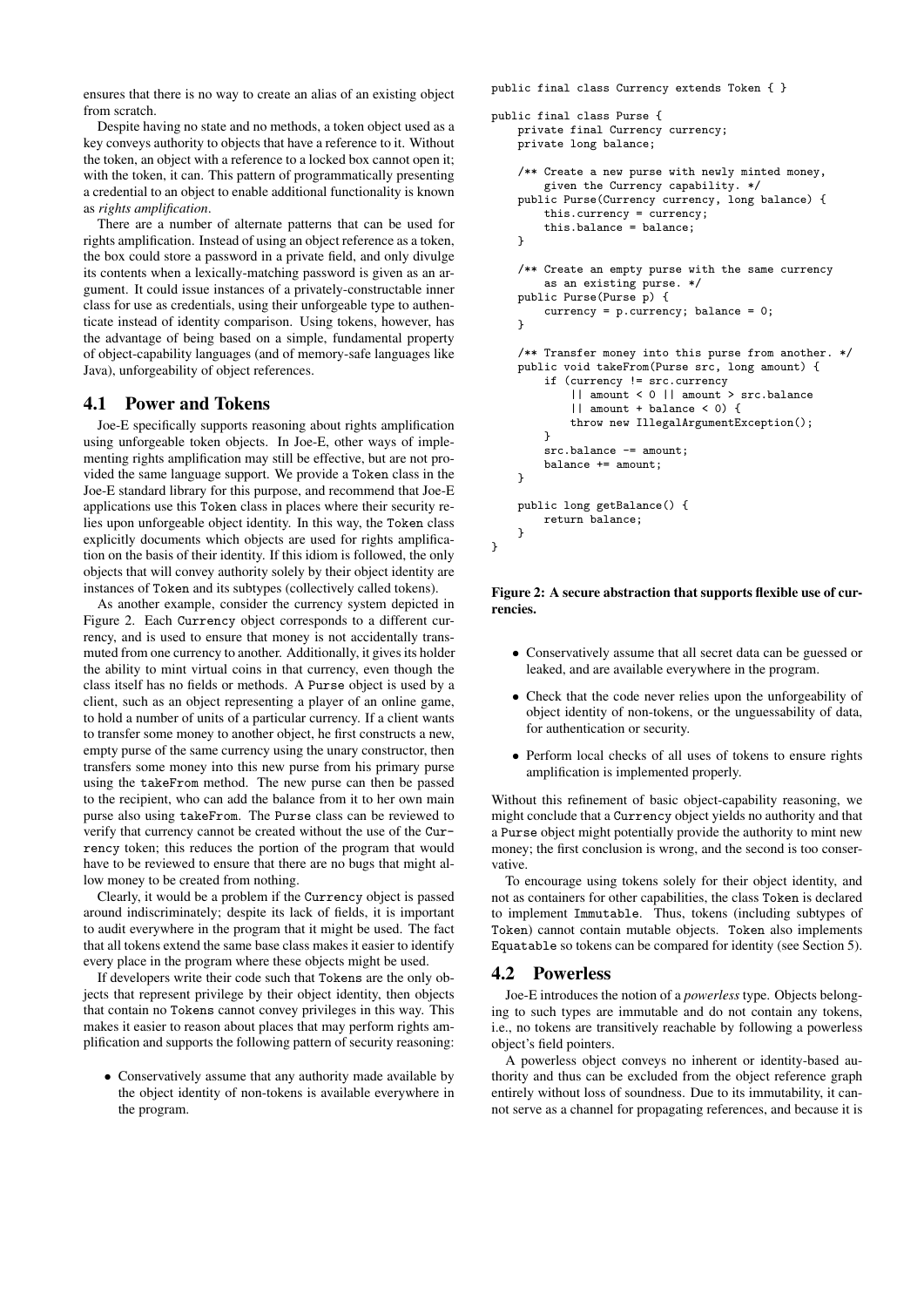both immutable and token-free, it cannot contain any capabilities of concern for the reachability analysis.

Any authority granted to the holder of a powerless object is solely a product of the data it contains; this authority could be "forged" by anyone with knowledge of this data and thus does not reflect a type of capability that can be guarded by our system. (Note that cryptographic keys fall into this category; our system is not able to reason about cryptography, because Joe-E does not provide any provision for reasoning about knowledge or the flow of information—it supports reasoning only about the flow of references.) Any authority vested in the object identity of a non-Token object is not modeled in our view of authority and is conservatively assumed to be available to everyone.

An immutable object conveys no authority except for the unforgeable identity of any tokens it may contain. This potential form of authority distinguishes a powerless object from one that is merely immutable. (By definition, all powerless objects are also immutable.) In practice, most immutable objects are likely to also be powerless.

If a class  $C$  implements Powerless in the overlay type system, the Joe-E static verifier checks that  $C$  satisfies all of the following restrictions:

- 1. Every instance field of C must be both declared final and of a primitive or powerless type. No such field may be declared transient.
- 2. If  $C$  or any of its superclasses is a non-static inner class, every enclosing class must be powerless.
- 3. If  $C$  is a local class, all local variables defined outside  $C$  that are observable by C must be powerless.
- 4. C must not be a subclass of Token.

Any violation of these requirements is a verification-time error.

In Joe-E, in order to achieve the principle of least authority, we restrict global (static) fields to only contain Powerless objects. In addition to ensuring that the global scope does not contain any mutable state, this ensures authority-bearing tokens are not made globally available. A bigger concern is accidental escalation or malicious transmission of privileges due to an exception being thrown and caught. As exceptions are often hard to predict and reason about when performing a code review, in Joe-E we require all subtypes of java.lang.Throwable to be powerless in order to ensure that they cannot be used to transmit authority in unexpected ways [7, § 4.3]. This allows us to limit our examination to the more explicit mechanisms for reference propagation when reasoning about how objects can communicate with the rest of a program.

#### 5. SELFLESS AND EQUATABLE

Java contains a number of library classes that, intuitively, are intended to act as value types: types where equality is determined by the the object's contents and whose object identity should be irrelevant. For instance, two different Strings with the same contents compare equal, using the equals() method, and intuitively should be essentially interchangeable. However, Java exposes the object identity of Strings: a client can distinguish two Strings with the same contents using  $==$  or  $!=$ . Exposing the object identity of value types is usually undesirable.

Consider, for instance, Figure 3, where a buggy method compares two strings using == instead of equals(). This breaks the abstraction that strings should be value types. Java has no way to enforce that code treats String as a value type; in contrast, Joe-E hides the object identity of Strings and similar library classes

```
public class Buggy {
    public static boolean isYes(String answer) {
        return answer == "yes" || answer == "Yes"
            || answer == "y" || answer == "Y";
    }
}
```
Figure 3: A method that violates the intuitive expectation that String is a value type. This code is probably a bug (and would not be allowed in Joe-E).

```
public class Tester {
    public static void test() {
        if (!Buggy.isYes("yes"))
            fail();
    }
}
public class Client {
    void processInput(StreamTokenizer st) {
        // read a parameter using the stream tokenizer
        st.nextToken();
        if (Buggy.isYes(st.sval))
            doSomething();
    }
}
```
Figure 4: The bug in Figure 3 might not be detected by testing (due to automatic interning of string literals), but might trigger in practice.

from Joe-E code, making these library classes true value types. Such abstraction-violating bugs can sometimes be tricky to detect. For example, in Figure 4, testing code that makes use of literal (and thus automatically-interned) strings will fail to replicate the incorrect behavior of the isYes() method when called with noninterned strings from user input that have the same contents.

Joe-E also enables programmers to define additional value types, with assurance that their object identity will be hidden from other Joe-E code. The programmer is responsible for writing correct equals() and hashCode() methods for each class that is intended to be a value type. Joe-E ensures that clients possessing references to instances of these classes cannot observe object identity, by prohibiting use of the  $==$  and  $!=$  operators on these classes. In addition, Joe-E helps the programmer of these classes avoid inadvertently revealing object identity (e.g., by calling super.equals() or super.hashCode() and leaking their return value to clients).

To achieve these goals, we introduce the notion of *equatable*, *selfless*, and *deep selfless* types. In Joe-E, the == and != operators can only be used on equatable types. It is a verification error for any type to be simultaneously equatable and selfless; thus, the == and != operators cannot be applied to selfless types. Furthermore, Joe-E ensures that selfless types do not reveal object identity in other ways. A type  $T$  is deep selfless if every object (transitively) reachable from an instance of  $T$  (by following fields) is selfless. These notions mean that object identity is optional for each type in Joe-E, unlike in Java where all reference types have object identity.

A class may be marked as being *equatable* by implementing the Equatable marker interface. Joe-E code is allowed to compare two references using == and != if at least one of the references' declared types is equatable, or if either reference is null. Specifically, we ensure that, for every use of the binary operators == and !=, the type resolved for at least one of the two operands must be either the null type, a primitive type, or a reference type that imple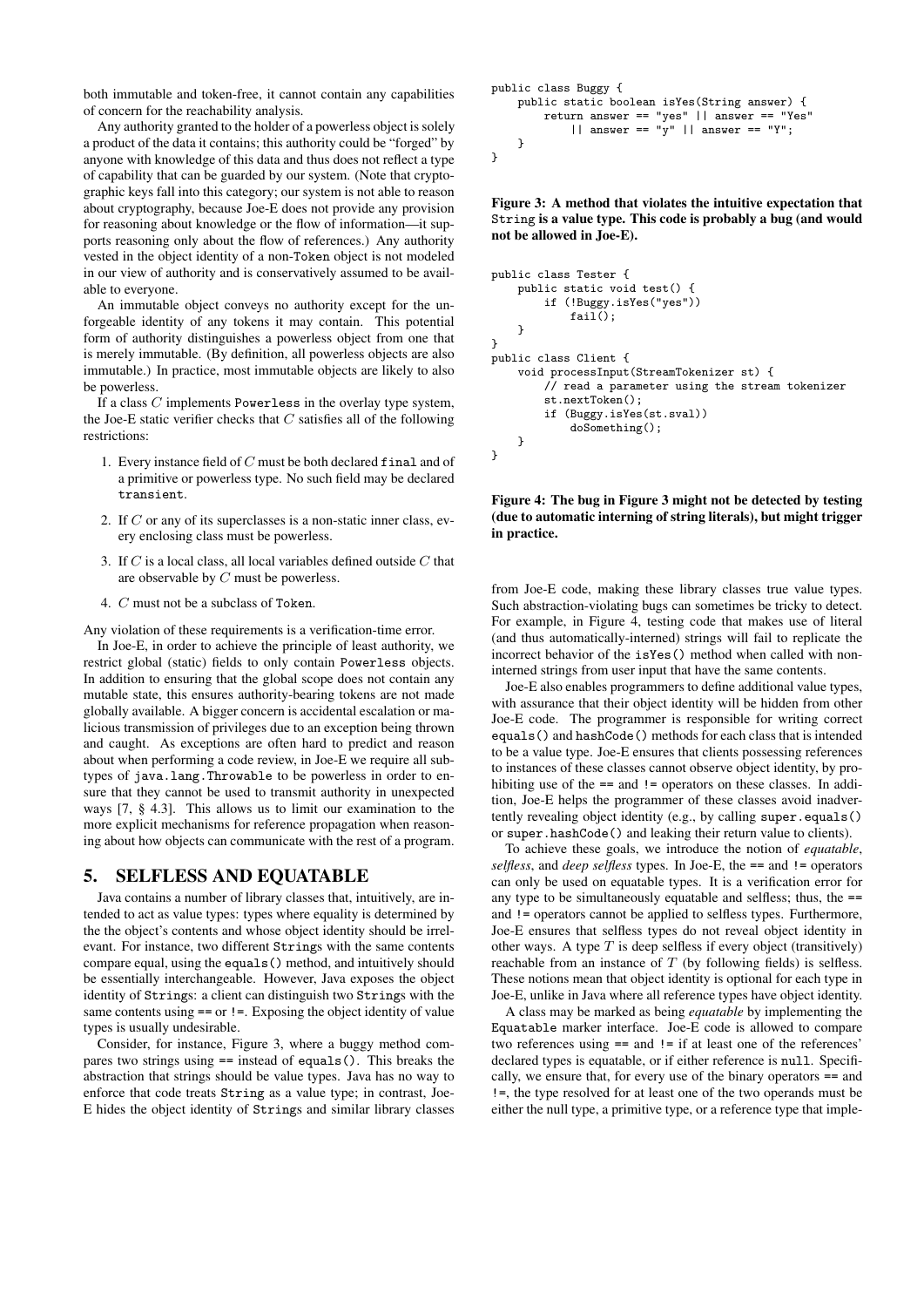ments Equatable in the overlay type relation.<sup>2</sup> All other uses of == and != are prohibited.

For instance, the buggy code in Figure 3 would not be allowed in Joe-E, because String is not an equatable type, and thus the use of == found there would result in a verification-time error.

A class C is*selfless*if and only if it implements the Selfless interface in the overlay type system. The Joe-E static verifier checks that each such class  $C$  obeys the following restrictions:

- 1. All instance fields of  $C$  must be final and may not be transient.
- 2. C must not be equatable.
- 3. The object identity of instances of the class must not be visible. This can be satisfied by one of:
	- (a) C's superclass is a selfless type, or
	- (b)  $C$ 's superclass is java.lang.Object,  $C$  overrides equals() and hashCode(), and C doesn't call super.equals(). (No Joe-E class is allowed to call Object's version of hashCode(), even on itself, due to its exposure of nondeterminism.)

Joe-E provides several guarantees about selfless objects:

- The identity of selfless objects is not exposed, even indirectly. Selfless types must override Object's default implementation of equals(), which is equivalent to ==. Neither a selfless type's version of equals(), nor any other method it defines, can use == or != on itself or call Object's identityexposing versions of equals() or hashCode() on itself.
- The hash returned by a selfless object's hashCode() method will be a deterministic function of its contents. This follows because a selfless object must provide its own implementation of hashCode(), and the object's contents are the only objects observable by this code; the object's own identity is not visible, not even to its code. As a result, we can store arbitrary selfless objects in a hash table, without fear that their hashCode() method will expose nondeterminism.

Selfless classes are useful for constructing serialization code. To serialize a selfless object, we only need to serialize its contents (and possibly their identity); we do not need to record its own identity. This makes it easier to ensure that the result of serializing and deserializing an object is indistinguishable from the original. For instance, the Waterken server [7, § 7.1] uses Joe-E's Selfless interface to ensure the correctness of a performance optimization: when serializing a non-selfless type, we must maintain a unique serialized version per instance, whereas for selfless types, it is safe to make multiple copies of a single instance if that improves performance.

A *deep selfless* class C must satisfy the requirements for a selfless class. Also, all instance fields, all local variables of enclosing scopes observable by  $C$ , and all enclosing classes (if  $C$  or any superclass is a non-static inner class) must be deep selfless. Joe-E does not yet implement deep selfless, but it would be a straightforward addition. A deep selfless class is also powerless (but not necessarily vice versa).

One feature of Joe-E is that it makes it easy to verify when methods are definitely deterministic [5]. By deterministic, we mean

that two successful invocations of the method with equivalent arguments will always yield equivalent results. The notion of "equivalence" depends upon the type of the object. If any arguments are not deep selfless, equivalence must take into account object identity: for instance, two immutable objects are equivalent if they have equivalent contents as well as the same object identity (or more generally, the same set of aliasing relationships to other objects in the method's scope, including other arguments and global variables). Put another way, if all we know about the method's arguments is that they are immutable, then we cannot rule out the possibility that the method's behavior and return value might depend upon the identity of its arguments. This notion of determinism is often weaker than we might prefer.

Selfless types enable us to strengthen the notion of determinism to exclude the possibility that the method might depend upon the identity of its arguments. When dealing with selfless arguments, we can refine the notion of equivalence: two selfless objects are equivalent if they have equivalent contents (regardless of their identity). When all arguments are deep selfless, then we can rule out the possibility that the method might depend upon their object identity.

For instance, if we have a method whose type signature is

public static boolean isYes(String s);

then (in Joe-E) we can conclude that this method's behavior and result will depend deterministically only upon the value of the string s, but not on s's object identity.

Value types in Joe-E also make it possible to verify the correctness of memoization. Suppose we have a method whose arguments and return value are of value types: their types are deep selfless, and moreover are known (somehow) to have a correct implementation of equals(). Then this method can be transparently memoized. We can maintain a hashtable that maps argument lists to results; before invoking the method on some argument list, we look up the argument list in the hashtable. If an entry is found, we return the cached result without invoking the underlying method; otherwise, we invoke the method and add its result to the hashtable. Thanks to the property of deep selfless types, the memoized version will be indistinguishable from the original.

We have only limited experience with selfless and deep selfless types. We initially implemented Selfless types primarily to support Waterken's serialization logic. In retrospect, deep selfless is probably a more useful concept, but is not currently implemented in Joe-E.

#### 6. RELATED WORK

Our use of an augmented overlay type system follows E [8], which also provides a mechanism for indicating that Java classes "honorarily" satisfy similar object properties, though unlike our approach, in E these properties are not represented by types in the Java type system. The work that most closely resembles our use of marker interfaces is the Auditors framework for E, which uses runtime introspection of an object's AST to verify annotated properties such as immutability and selflessness [13]. In contrast to that work, we verify similar semantic properties on a per-class basis in a class-based language.

In this paper, marker interfaces' semantic restrictions apply on a per-type basis. For example, specific classes in the Java type system are considered immutable; standard Java type safety and final field enforcement ensures that objects of such classes are never mutated after construction. An alternative, at least for immutability, is to use an extended type system that treats some references or instances as read-only while allowing others to be mutated. The C++ const qualifier for pointers is the most well-known example

<sup>2</sup>Two objects of distinct runtime types are never identical. Joe-E allows programs to determine and compare the concrete type of objects, and thus does not hide this fact. The result of == only reveals additional information if its operands are of the same concrete type; therefore it suffices to check that either operand is equatable.